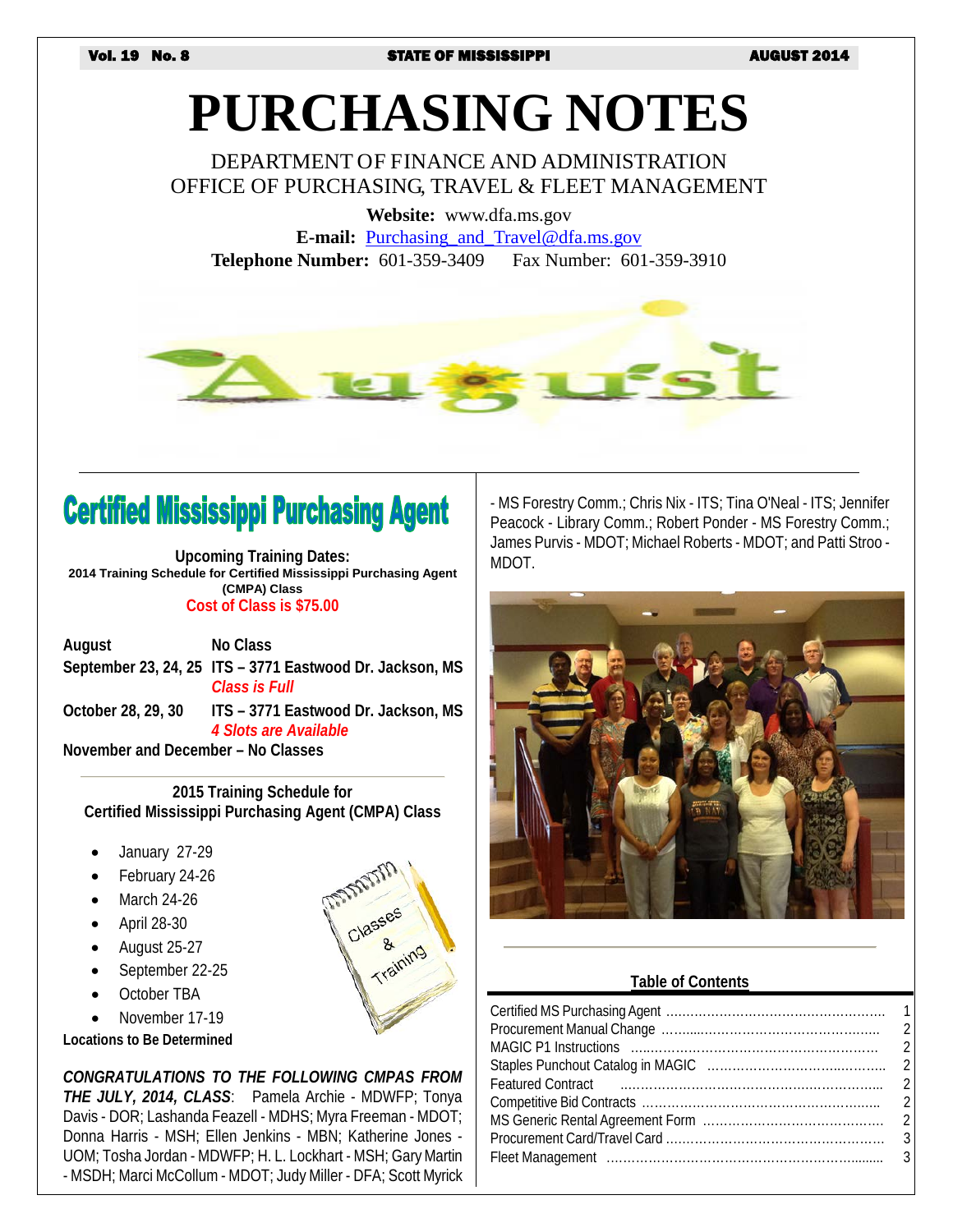## **PURCHASING NOTES – August 2014**

#### **Procurement Manual Change**

Please make the following note regarding a change to the Procurement Manual. Advertising with MPTAP when disposing of personal property by sealed bid will no longer be required.

#### **8.101.02.1 Sealed Bid**

Agencies when disposing of personal property by sealed bid will be required to advertise the sale in the same manner as set forth in Section 31-7-13(c), Mississippi Code of 1972, Annotated (with the exception of providing notice of the advertisement to the Mississippi Procurement Technical Assistance Program (MPTAP) under the Mississippi Development Authority). Such advertisement shall be made one time each week for two consecutive weeks and shall be made in a newspaper published in the county or municipality in which the agency is located or in a newspaper of state circulation. Such advertisement should indicate where, when, and for how long Invitation for Bids may be obtained; generally describe the items being sold; when and where the items may be seen; and contain other pertinent information but is not required to a newspaper of state circulation. Such advertisement should indicate where, when, and for how long Invitation for Bids may be obtained; generally describe the items being sold; when and where the items may be seen; and contain other pertinent information but is not required to include detailed specifications. Bids received for such sale shall be handled in compliance with Subsection 3.106.11, Receipt, Opening, and Recording of Bids. No equipment sold by sealed bid shall be released to the successful bidder until the Inventory Deletion Form has been approved by the Office of Purchasing, Travel and Fleet Management and Property Control, Office of the State Auditor. The opening of sealed bids for the sale of state owned property shall be in compliance with Subsection 3.106.11, Receipt, Opening and Recording of Bids.

## **MAGIC P1 INSTRUCTIONS**

Please follow the link below for step-by-step instructions on how to create P1 requests.

[http://www.mmrs.state.ms.us/imported/docs/lib/DFA/MMRS%20Ap](http://www.mmrs.state.ms.us/imported/docs/lib/DFA/MMRS%20Applications/MAGIC/LO/How%20to%20Process%20a%20P1%20in%20MAGIC.pdf) [plications/MAGIC/LO/How%20to%20Process%20a%20P1%20in%](http://www.mmrs.state.ms.us/imported/docs/lib/DFA/MMRS%20Applications/MAGIC/LO/How%20to%20Process%20a%20P1%20in%20MAGIC.pdf) [20MAGIC.pdf](http://www.mmrs.state.ms.us/imported/docs/lib/DFA/MMRS%20Applications/MAGIC/LO/How%20to%20Process%20a%20P1%20in%20MAGIC.pdf)

In the near future, these instructions will be modified to include how to correct a rejected P1. There will be updates on our website.

# **Staples Punchout Catalog in MAGIC**

If you are ordering any supplies through Staples, you will need to use the **Punchout catalog** functionality. You do not need to create a free text purchase order. Using the free text purchase orders will not allow the SKUs to come into the document; therefore, Staples does not know what you are trying to order.

Locate Catalog item options (from the PO or SC) by clicking on the **Add Item -** button, this will provide a drop-down list of options for you to select from.

For additional information on how to create a Punchout catalog, please refer [purchase order training material.](http://uperform.magic.ms.gov/gm/folder-1.11.10176)



**Furniture - Cafeteria, Dormitory, Library Shelving and Related Furniture, Lounge, Modular Office, School Furniture, Seating, Wood Desks and Wood Credenzas**

Effective July 1, 2014, the Office of Purchasing, Travel and Fleet Management (OPTFM) added two categories to the Class 420 Furniture Contract. These categories are Wood Desks and Wood Credenzas. There will not be a separate contract for Wood Desks and Wood Credenzas.

The July 1, 2014 - June 30, 2015, Class 420 Furniture Contracts have been posted on the OPTFM's website. The contracts are being built in MAGIC. If you are unable to locate one of the contracts in MAGIC, please contact OPTFM at 601-359-6603.

If you would like to view a list of the current manufacturers and their contracts, click on the below link:

[http://www.dfa.state.ms.us/Purchasing/StateContracts/FurnitureCa](http://www.dfa.state.ms.us/Purchasing/StateContracts/FurnitureCafeteriaList420.html) [feteriaList420.html.](http://www.dfa.state.ms.us/Purchasing/StateContracts/FurnitureCafeteriaList420.html)

There are currently 139 furniture manufacturers on the 2014-2015 furniture contracts. The spend for this class of furniture for the 2013-2014 contract period was \$14,753,495.57.

## **Competitive Bid Contracts**

*Effective August 1, 2014*

- Envelopes 310-11 Extension
- Paper, Carbonless 645-11 Extension

*These contracts are on OPTFM's website at: <http://www.dfa.state.ms.us/Purchasing/StateContracts.html>*